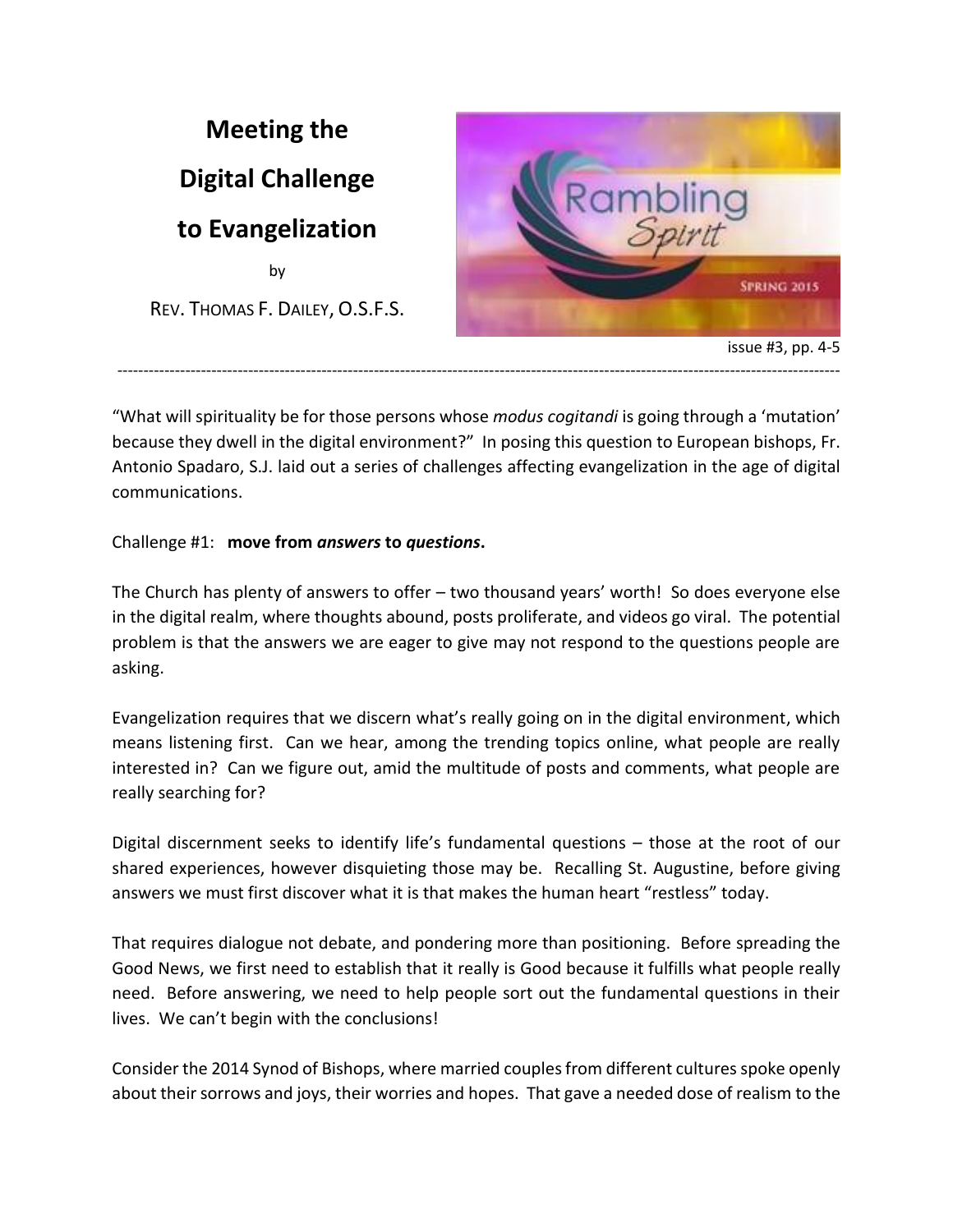subsequent discussion about doctrine and practice. Dialogue like that should happen online, too. Listening to those affected by our teaching is crucial if we want to bring the Church to them, and them to the Church.

### Challenge #2: **move from** *content-centered* **to** *person-centered* **pastoral work.**

Online content, stored in a cloud and transmitted wirelessly, orbits all around us. People now select what they want to read or watch or listen to. Information is on-demand and on personal terms.

Evangelization contends with this swirling information. But it must offer more than simply another container of religious content. It needs to engage others in a way that convinces them to share it with their friends and followers.

To do that, we cannot simply refer to established principles, regurgitate memorized texts, or expound on theological theories. People today choose what they "follow" and and seek to contribute their own "comments." As a result, says Fr. Spadaro, "The life of the Church is called to assume a form always more communicative and participative."

Digital evangelization means first getting people's attention about what the Church offersto ease their restless hearts. We do that by speaking plainly, not in esoteric terms. We do that by connecting what we believe to the everyday realities of life. We do that by touching people where they are before inviting them to come farther.

A person-centered approach to evangelization invites consideration rather than requires assent. Faith is proposed, not imposed. Ideally, we give others something to ponder, something for which they deeply long, something so wonder-ful that they will want to share it with others.

#### Challenge #3: **move from** *transmission* **to** *testimony*.

Learning in the digital realm is customized and user-generated. Gone are the days of magisterial lecturers or imperious preachers. The one-man, top-down approach to communications is being replaced by "sharing" information via social "networks." Authority is giving way to authenticity.

This social dimension to digital communications calls for an evangelization first concerned with witnessing, with giving personal testimony to lived faith prior to elucidating thought about it.

Whatever the form, digital communication involves real people. Quoting Pope Benedict XVI, Fr. Spadaro reminds us that "when persons exchange information, they are already sharing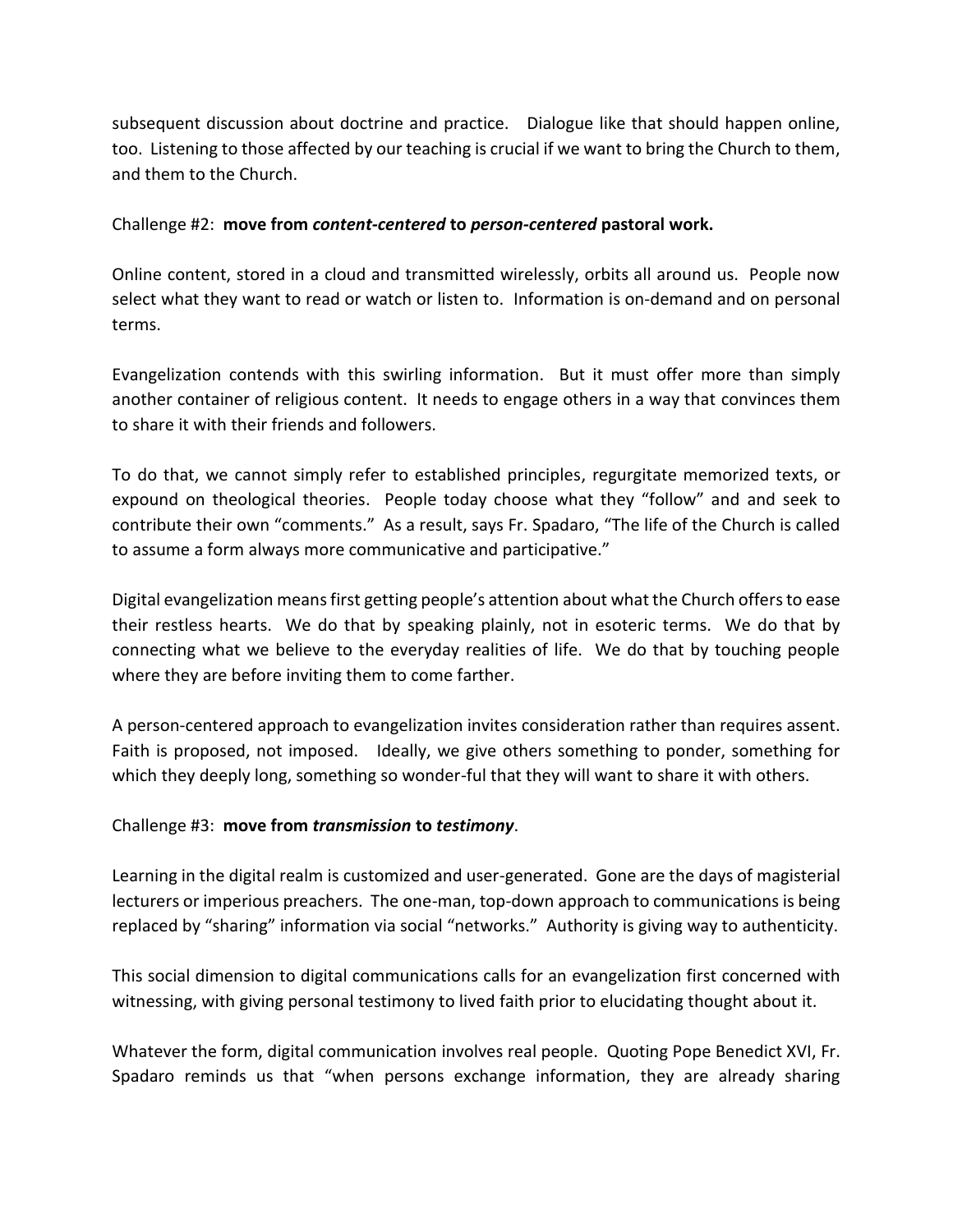themselves, their vision of the world, their hopes, their ideals." Sadly, research suggests that digital exchanges come from and spread more anger than happiness.

To counter this negativity, evangelization must first take the form of an encounter, in which we share who we are as believers before delving into what we believe. But this goes far beyond the potentially off-putting display of religious pictures or Bible quotes; spiritual texts or images are not nearly as convincing as spiritual people!

To share the faith means to share "me" – even in a digital profile, post, comment, or video clip. It means giving witness to what we believe not in a photo-shopped way but in the real joy of the Gospel that is integrated in all that we say and do. To "share" this lets us evangelize in person, even when online.

## Challenge #4: **move from** *propaganda* **to** *proximity*.

Evangelization that is merely propagandizing or proselytizing misses the persons for whom it is intended. There's a big difference, says Fr. Spadaro, between "emitting" religious content and "sharing" the Gospel.

Quoting Pope Francis, Fr. Spadaro reminds us of the immense power of digital communications to offer an opportunity for encounters among people: "Today, when the networks and means of human communication have made unprecedented advances, we sense the challenge of finding and sharing a 'mystique' of living together, of mingling and encounter, of embracing and supporting one another, of stepping into this flood tide which, while chaotic, can become a genuine experience of fraternity, a caravan of solidarity, a sacred pilgrimage" (*Evangelii gaudium*, no. 87).

How do we effectively communicate this "mystique" of living together online? It doesn't happen if all we do is preach to the choir of the like-minded or if our message does no more than rage against the night of society's ills. Either extreme – the safe or the sanctimonious – closes us in on ourselves and offers only what Pope Francis calls "the bitter poison of immanence."

Instead, evangelization today demands that we wade into the online crowds! In the vast network there we can draw near to and accompany others by sharing real experiences, celebrating personal milestones, or confronting difficult questions in charitable dialogue with the masses. Whatever the occasion, we need to "meet" others where they are, not by hiding behind digital media but by using it, as the pope says, to "go out of ourselves and to join others."

To fulfill our mission as digital disciples, we can't get others to the goal – to join us in belonging and believing – unless we first join near to them.